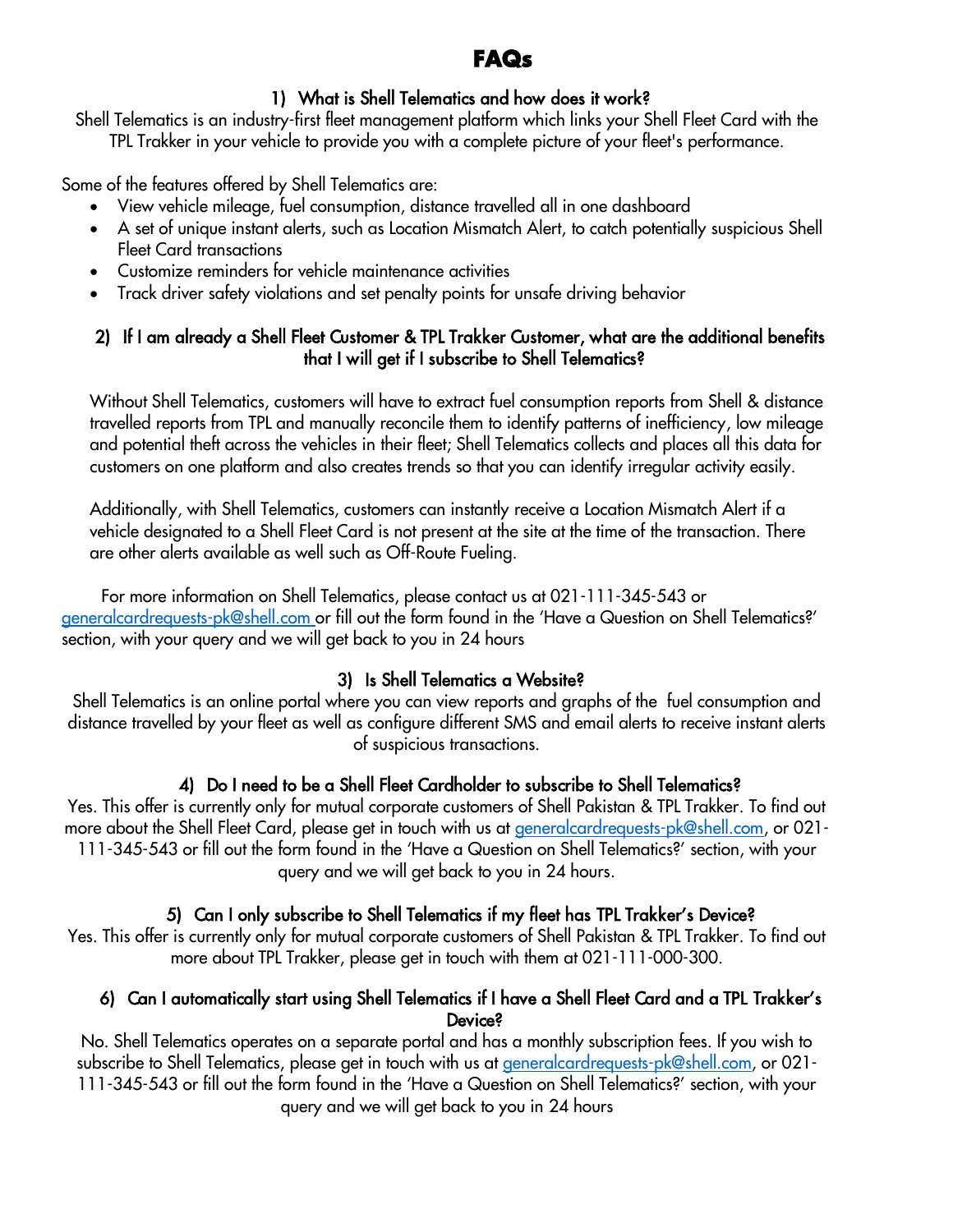#### 7) Is there a monthly subscription fees for Shell Telematics?

Yes. Customers are charged according to the number of Shell Cards they want to subscribe to Shell Telematics, for example if a customer has 100 Shell Cards but only wants to monitor 20 Shell Cards via the Shell Telematics Portal, they will only be charged for those 20 Shell Cards. The fees will be added to the customer's Shell Card Invoice. You do not have to pay any additional fees to TPL Trakker to subscribe to Shell Telematics.

#### 8) How much does it cost to subscribe to Shell Telematics?

For information on Shell Telematics Pricing Packages, please get in touch with us at [generalcardrequests](mailto:generalcardrequests-pk@shell.com)[pk@shell.com,](mailto:generalcardrequests-pk@shell.com) or 021-111-345-543 or fill out the form found in the 'Have a Question on Shell Telematics?' section, with your query and we will get back to you in 24 hours .You do not have to pay any additional fees to TPL Trakker to subscribe to Shell Telematics.

#### 9) I am not sure whether I want to subscribe to Shell Telematics. Is there a free of charge Trial Period?

Yes. All customers signing up in 2021 can opt for a 30-Day free of charge Trial Period. Please get in touch with us at [generalcardrequests-pk@shell.com,](mailto:generalcardrequests-pk@shell.com) or 021-111-345-543 or fill out the form found in the 'Have a Question on Shell Telematics?' section, with your query and we will get back to you in 24 hours

#### 10) Who is eligible for the Trial Period?

Only mutual corporate customers of Shell Pakistan & TPL Trakker are eligible to sign up for a Trial Period.

#### 11) What if I don't want to subscribe to Shell Telematics after my Trial Period is over?

You don't have to subscribe to Shell Telematics after the Trial Period is over if you feel that it is not suitable for your business. You will not be charged any cancellation fees for the Trial Period.

## 12) I would like to subscribe to Shell Telematics. What is the process?

Please get in touch with us at [generalcardrequests-pk@shell.com,](mailto:generalcardrequests-pk@shell.com) or 021-111-345-543 or fill out the form found in the 'Have a Question on Shell Telematics?' section, with your query and we will get back to you in 24 hours

## 13) How long is the process to subscribe to Shell Telematics?

For all eligible customers, the process to subscribe to Shell Telematics is 5 working days or less, during which we will process your documentation and create a User ID for you on the Shell Telematics Portal.

#### 14) Is the Shell Telematics Portal replacing the Shell Fleet Hub Portal?

No. It is a separate portal.

#### 15) Is Shell Telematics replacing the TPL My Trakker Portal?

No. It is a separate portal.

# 16) I have a TPL Vehicle Tracking Device in my vehicle, but it is for my personal use and has not been installed by my company. Can I subscribe to Shell Telematics?

No. This offer is currently only for mutual corporate customers of Shell Pakistan & TPL Trakker